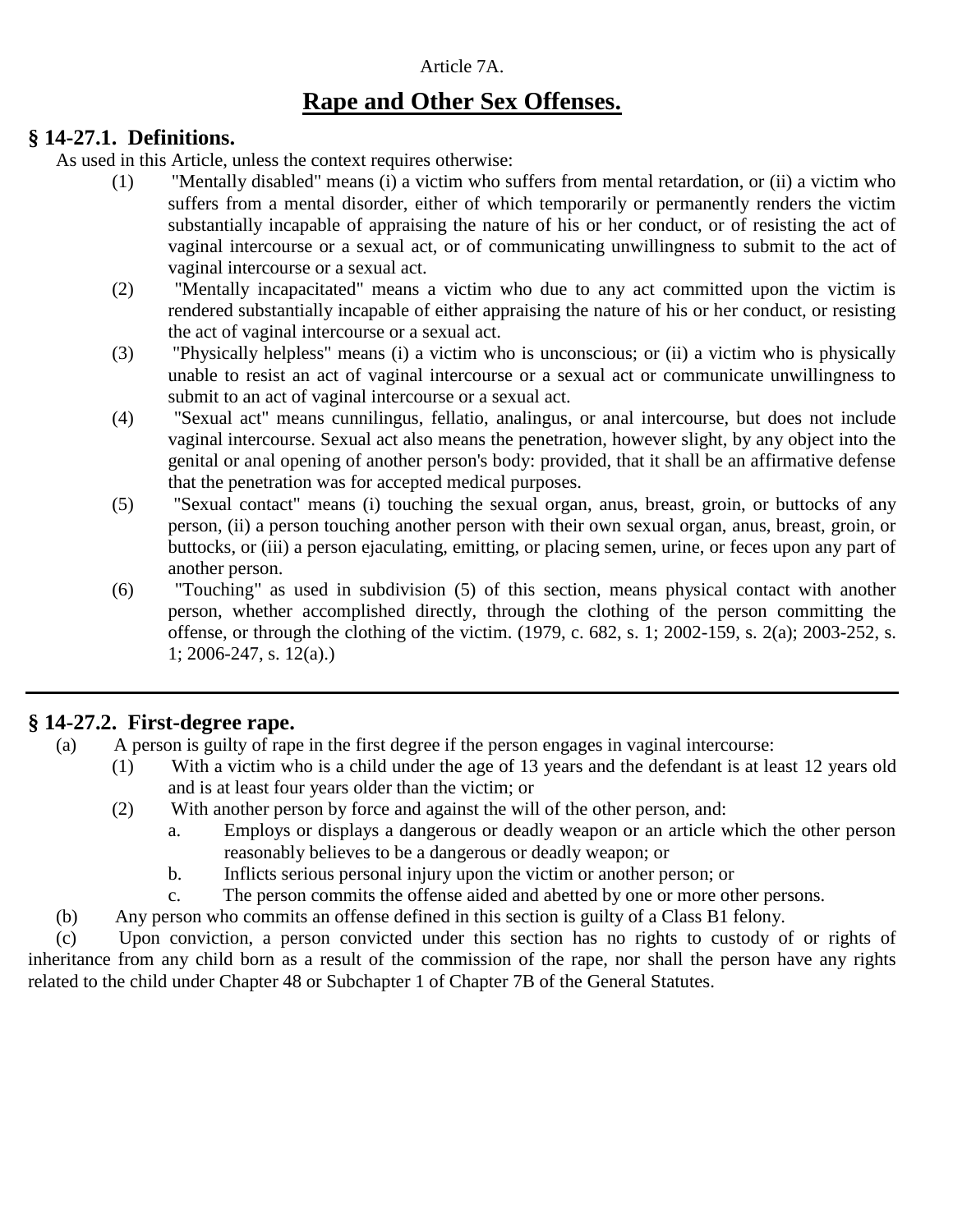# **§ 14-27.3. Second-degree rape.**

(a) A person is guilty of rape in the second degree if the person engages in vaginal intercourse with another person:

- (1) By force and against the will of the other person; or
- (2) Who is mentally disabled, mentally incapacitated, or physically helpless, and the person performing the act knows or should reasonably know the other person is mentally disabled, mentally incapacitated, or physically helpless.
- (b) Any person who commits the offense defined in this section is guilty of a Class C felony.

(c) Upon conviction, a person convicted under this section has no rights to custody of or rights of inheritance from any child conceived during the commission of the rape, nor shall the person have any rights related to the child under Chapter 48 or Subchapter 1 of Chapter 7B of the General Statutes.

# **§ 14-27.5. Second-degree sexual offense.**

(a) A person is guilty of a sexual offense in the second degree if the person engages in a sexual act with another person:

- (1) By force and against the will of the other person; or
- (2) Who is mentally disabled, mentally incapacitated, or physically helpless, and the person performing the act knows or should reasonably know that the other person is mentally disabled, mentally incapacitated, or physically helpless.
- (b) Any person who commits the offense defined in this section is guilty of a Class C felony.

# **§ 14-27.5A. Sexual battery.**

(a) A person is guilty of sexual battery if the person, for the purpose of sexual arousal, sexual gratification, or sexual abuse, engages in sexual contact with another person:

- (1) By force and against the will of the other person; or
- (2) Who is mentally disabled, mentally incapacitated, or physically helpless, and the person performing the act knows or should reasonably know that the other person is mentally disabled, mentally incapacitated, or physically helpless.
- (b) Any person who commits the offense defined in this section is guilty of a Class A1 misdemeanor.

# **§ 14-178. Incest.**

(a) Offense. – A person commits the offense of incest if the person engages in carnal intercourse with the person's (i) grandparent or grandchild, (ii) parent or child or stepchild or legally adopted child, (iii) brother or sister of the half or whole blood, or (iv) uncle, aunt, nephew, or niece.

- (b) Punishment and Sentencing.
	- (1) A person is guilty of a Class B1 felony if either of the following occurs:
		- a. The person commits incest against a child under the age of 13 and the person is at least 12 years old and is at least four years older than the child when the incest occurred.
		- b. The person commits incest against a child who is 13, 14, or 15 years old and the person is at least six years older than the child when the incest occurred.
	- (2) A person is guilty of a Class C felony if the person commits incest against a child who is 13, 14, or 15 and the person is more than four but less than six years older than the child when the incest occurred.
	- (3) In all other cases of incest, the parties are guilty of a Class F felony.

(c) No Liability for Children Under 16. – No child under the age of 16 is liable under this section if the other person is at least four years older when the incest occurred.